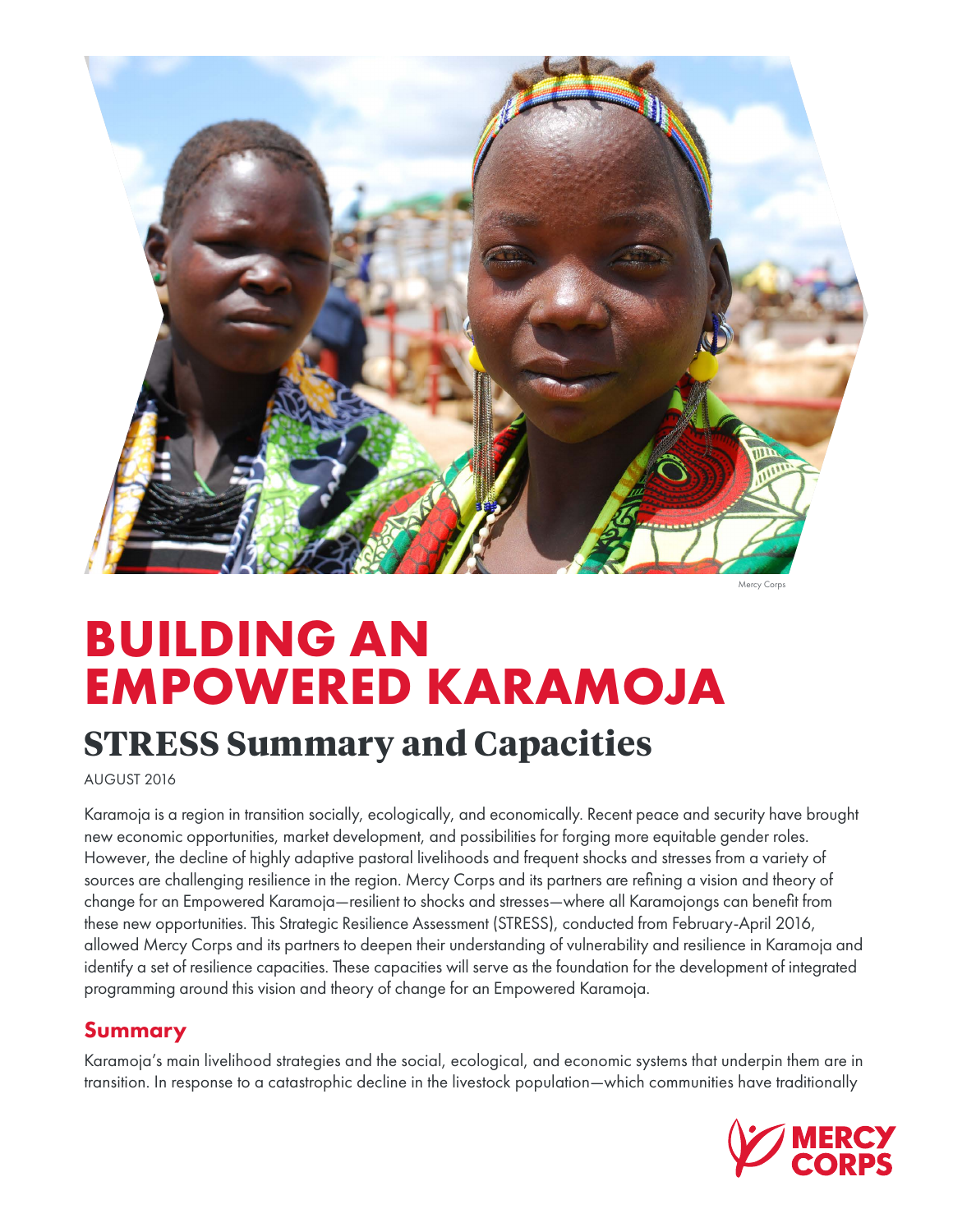depended on for food, income, and collective identity—many households have turned to agriculture, natural resource extraction, urban livelihoods, and out-migration to meet basic needs. While new urban livelihoods are bringing individuals closer to services like health care and education, a concurrent rush to claim land in agricultural settlement areas is doing the opposite. Enhanced peace and security, a need for agricultural and urban land, and government concessions to mining companies have contributed to rising land value and competition to claim it.

These changes have altered the nature of and exposure to shocks and stresses in the region. Compounded by the absence of effective veterinary services, quarantines, and regional trade bans, livestock diseases and pests continue to threaten the productivity of pastoral and other-livestock based livelihoods. While traditional pastoral livelihoods are well adapted to Karamoja's dry and unpredictable climate, communities newly dependent on agriculture are more vulnerable to increasingly severe rainfall variability and dry spells.

Among other factors, population growth, dry season burning, and a push to cultivate non-viable land are contributing to ongoing land degradation. This degradation has increased the impacts of disastrous floods, during which communicable disease outbreaks are more probable. Conflicts over natural resources—particularly land, water, and minerals—continue to escalate. And, in the absence of effective local and state institutions, communities rely on weakened traditional governance systems struggling to enforce decisions, particularly disputes related to resource use.



Changes in institutions and social norms have accompanied these livelihood transitions. Livestock decline and the shift to agriculture have increased women and girls' workload without an equivalent expansion in their decision-making power or control of key resources. For men and boys, a loss of power, wealth, and identity has accompanied the decline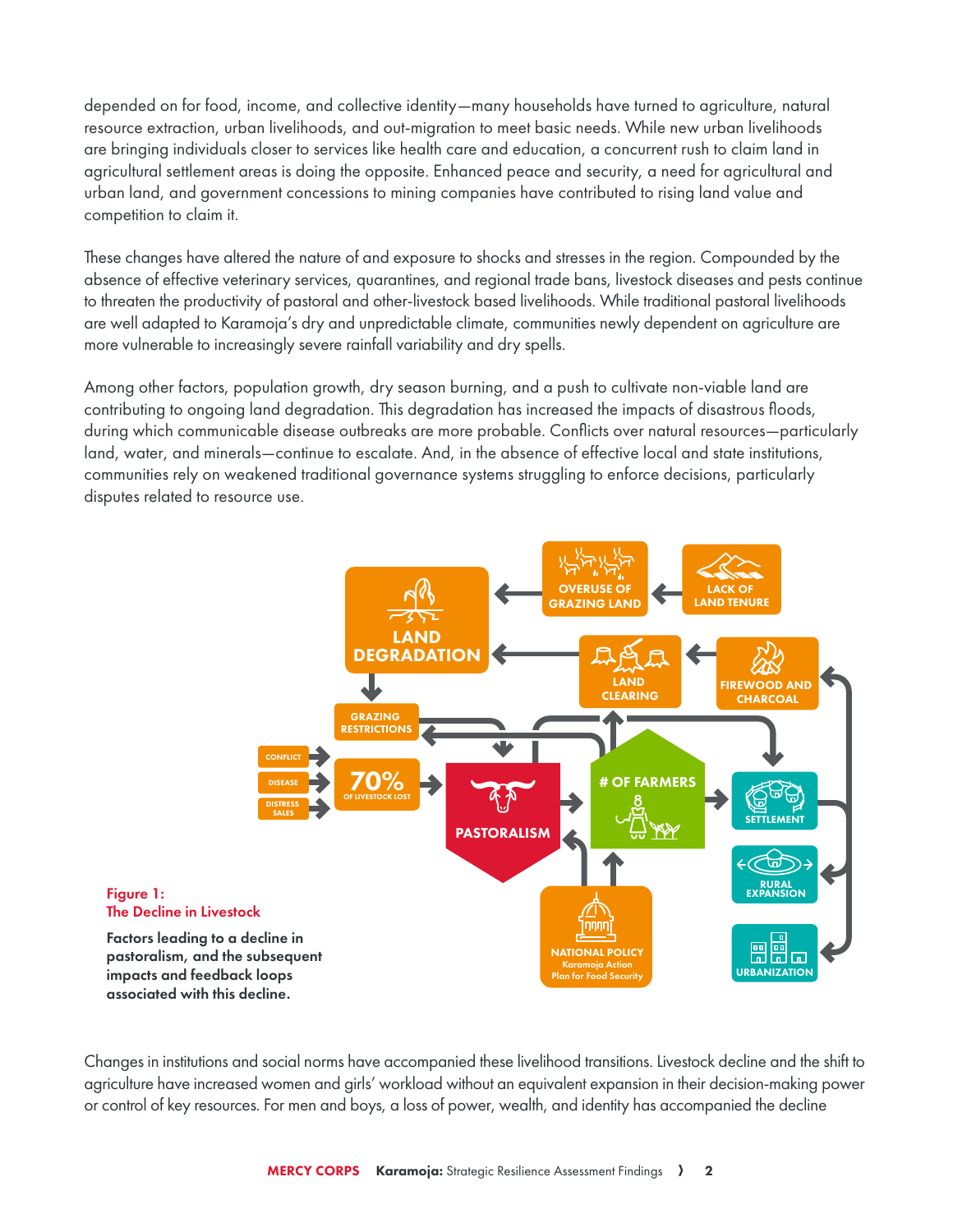in pastoralism, increasing unemployment, alcoholism, and their likelihood of engaging in gender based violence. Though low for Uganda, HIV rates are rapidly rising in Karamoja with increasing urbanization and out-migration, low awareness, and limited control of sexual health among women. And, households turning to non-farm livelihoods and out-migration are more vulnerable to labor exploitation and human trafficking.

If Karamoja's economy continues to commercialize and transition into a cash economy, groups with access to assets (e.g., land, livestock) or education will be well positioned to take advantage of new opportunities. Others may shift into crop production with varying success, but a growing number will depend on wage labor, urban livelihoods, or outmigration. A theory of change for Karamoja must ensure—through equitable resource distribution—that the greatest number of people will fall in this first group, while guaranteeing the remaining vulnerable groups have access to decent and safe labor opportunities.

## Resilience Capacities

To build resilience to shocks and stresses within this complex context, Karamojong men, boys, girls, and women must have access to appropriate resources and apply risk-mitigating strategies that support their ability to maintain progress towards development goals. Through STRESS, Mercy Corps and its partners identified a set of six key themes—identified below as capacity groups—to frame the development of specific resilience capacities required for households and communities to absorb, adapt, and transform in the face of these disruptions. Mercy Corp and its partners designed these capacity groups to complement this vision for building an Empowered Karamoja by 2026.

#### Capacity Group #1: Increased Capacity to Manage Natural Resources Equitably and **Transparently**

Inequitable and unsustainable natural resource management is driving a number of shocks and stresses (e.g.,

flooding, conflict), increasing livestock producers and farmers' vulnerability. Increasing government capacity to use information adaptively and effectively in managing resources at large scales will require engaging stakeholders beyond any single community, expanding their ability to manage existing degradation, reducing trends over time, and increasing transparency. The creation of a clear land tenure system where ownership is recognized, and can be clearly confirmed, communicated, and enforced is foundational to this capacity. Once established, a legal, community accepted, and transparent system for land tenure provides opportunities to reduce



Mercy Corps

natural resource conflict and develop and enforce a mix of policies addressing risk and sustainability (e.g., comanagement agreements between national wildlife agencies and communities).

#### Capacity Group #2: Increased Access to Products and Services that Reduce Risk

There are viable technologies, information services, and skills which could drastically increase the capacity of communities to prepare for, manage, and recover from shocks and stresses such as rainfall variability, dry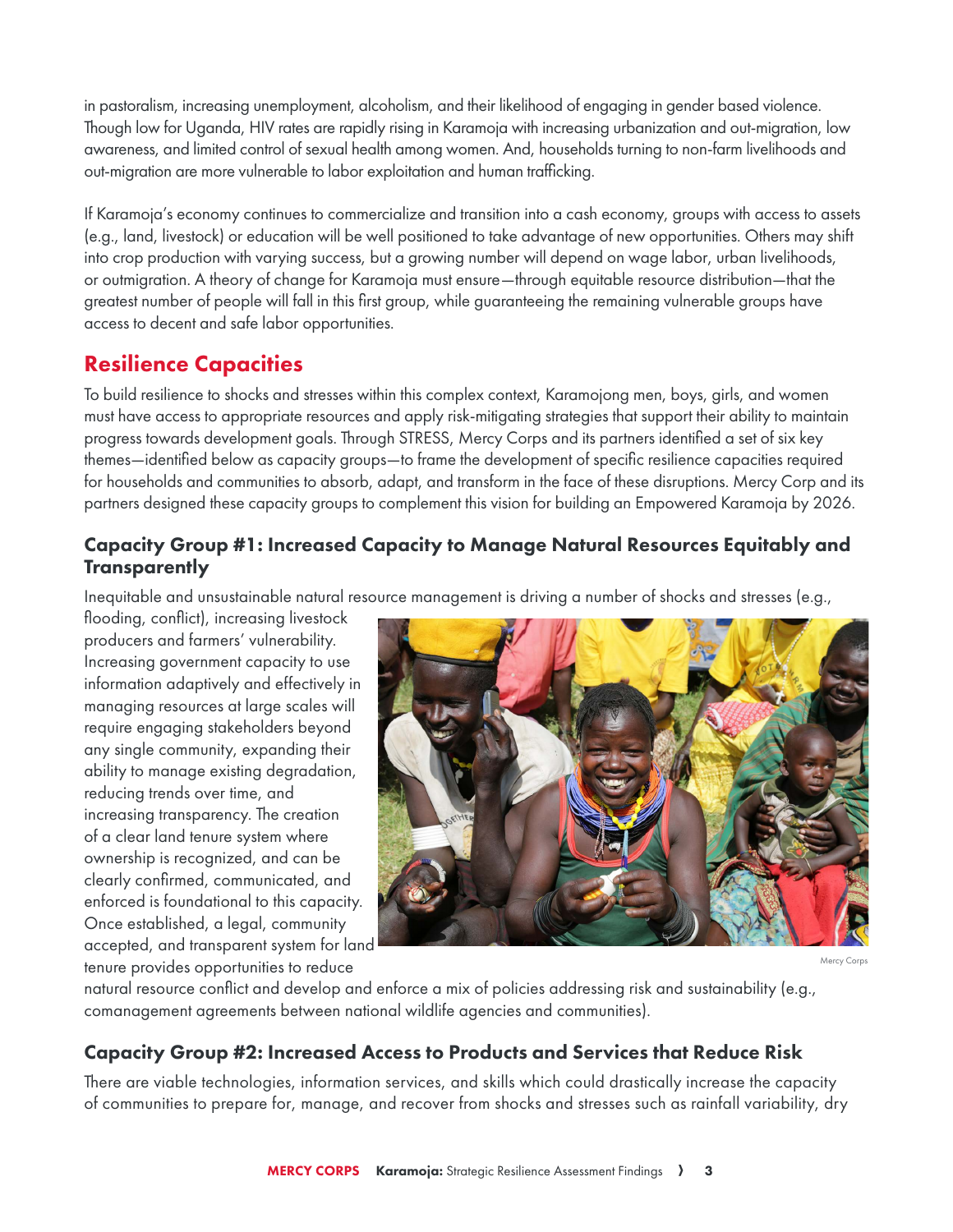spells, livestock diseases, pests, and land degradation. However, neither local markets, nor governments are providing them. Livestock and crop extension services can support risk reduction and management—especially by equipping herders and farmers to better utilize technology—against a range of shocks and stresses. Reducing vulnerability to diseases and pests that have devastated livestock herd populations in recent years through animal health services provision is the most important capacity for building the resilience of livestock production. Ultimately, the resilience (and productivity and profitability) of livestock-based livelihoods will hinge on the degree to which development policy provides a supportive framework for those livelihoods, which have been undermined by recent state policy favoring sedentarism.

#### Capacity Group #3: Increased Access to Appropriate Financial Services

Reducing risk to shocks and stresses (e.g., rainfall variability, crop pests, and livestock diseases) requires innovative financial products and services (e.g., loans) which allow individuals to invest in adaptive strategies

and savings structures that allow for debt-free recovery. These mechanisms are essential to protecting market actors and decreasing perceptions of risk among potential investors. Loans allow households to buffer themselves against a range of shocks by allowing them to plan for the future and invest in livelihoods that are more flexible or adaptive. They can support income generating activities and small businesses that help accumulate income and assets. Meanwhile, savings can support efforts to recover from damage associated with shocks such as floods, droughts, or loss of livestock to diseases. Despite limitations, the strong presence of village savings and loan associations (VSLAs) suggests a willingness to save and borrow. A more formalized banking system, which provides equal access to standard and customizable loans and savings products, would likely be successful. These innovative new banking structures need to be gender sensitive, allowing women unprecedented access to capital and preventing greater sensitivity to shocks and stresses.



Mercy Corps

#### Capacity Group #4: Increased Access to Information and Early Warning Systems

Communities require basic strategies and information for managing risk associated with livestock disease and pests, drought-induced food insecurity, flood, general weather, and price shocks in Karamoja. The provision of timely information allows households and individuals exposed to hazards to take action to avoid or reduce their risk and prepare for effective response. Relatively minor shifts in weather can have a major impact without forewarning, and therefore basic weather information can promote better decision-making. For this reason, it is critical that women, men, boys and girls receive targeted information equally, including early warning information. Communities also must perceive warnings to be reliable, understand their inherent uncertainties, and take appropriate action based on information. Warnings must accurately illustrate the probabilistic nature of forecasts and projections and avoid overly prescriptive messaging.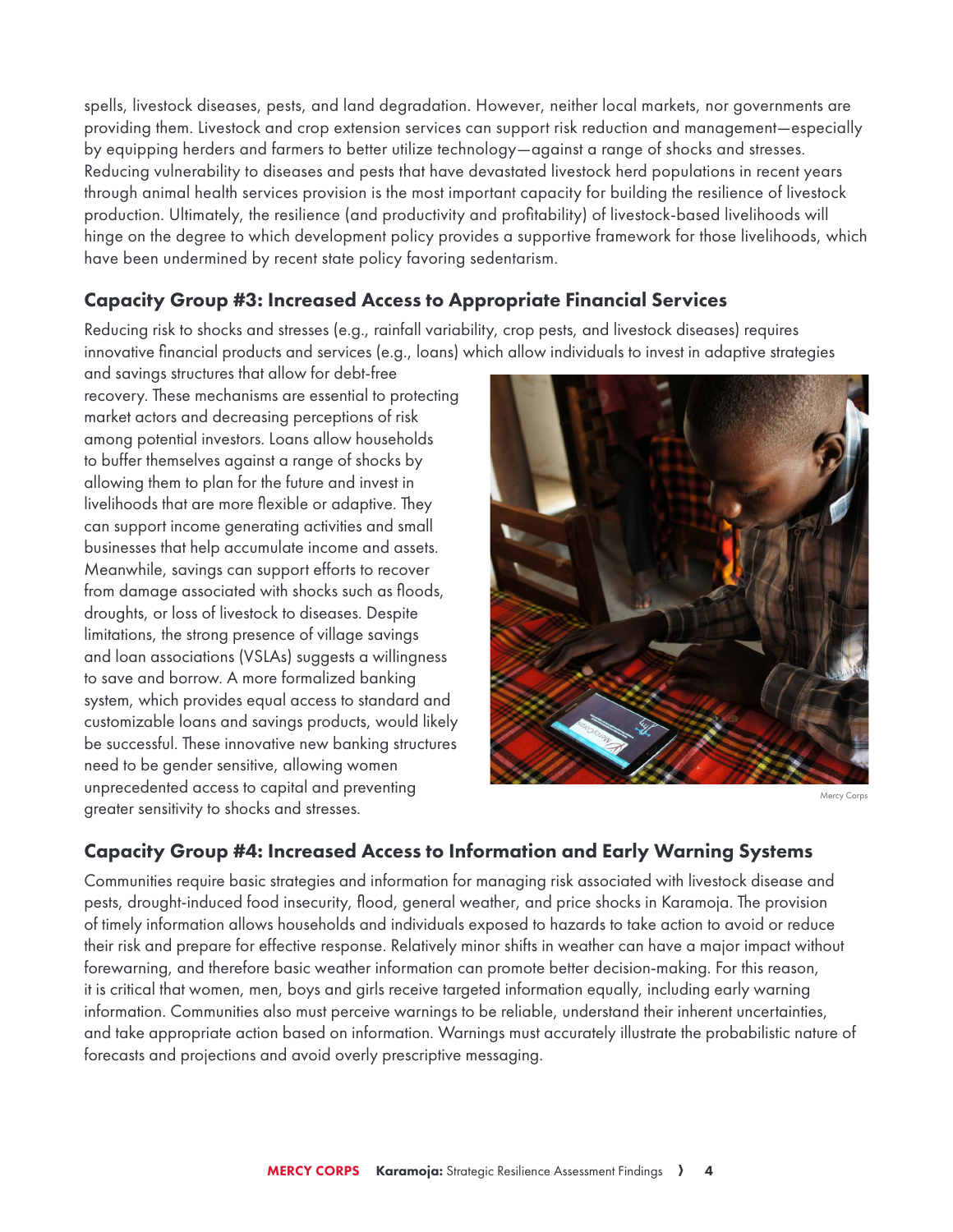#### Capacity Group #5: Improved Mechanisms for Disaster Risk Management and Response

To reduce casualties, manage resources effectively, and ensure a quick economic recovery, it is essential that communities and governments are prepared when disaster strikes. District management committees (DMC) must be able to mobilize in response to early warning system (EWS) triggers and execute plans for collective action to increase survival and the distribution of emergency food aid. At the district and sub-county level, DMCs can play an important role supporting communities in utilizing EWS information effectively. In response to EWS, local, regional, and/or national storage food aid needs to be made available. District and community systems should be used to coordinate international aid. Cash transfers from government and/or foreign aid systems need to target households.

#### Capacity Group #6: Increased Access to Water Management and Water, Sanitation, and Hygiene (WASH) Services

Functioning community water management mechanisms—such as linked district and watershed management systems—will be essential to increasing access to quality water, reducing the impact of rainfall variability and heath disturbances. Basic water, sanitation, and hygiene (WASH) facilities and strategies are essential for reducing transmission of water and vector born diseases, particularly following heavy rains. Governance of water systems at the district and county levels needs to be accountable and transparent, balancing the needs of various users for productive means. Such governance mechanisms will support community-scale efforts to increase: 1) utilization of sanitation in urban and rural areas through enforcement of by-laws focused on good sanitation practice, and 2) water storage technologies for use during dry periods.

### A Strategy for Resilient Development

Karamoja is a dynamic place, recovering from years of conflict and economic insecurity. Seemingly on a new trajectory, the region is seeing significant progress, new economic opportunities, and productive social changes. Significant steps must be taken to ensure these benefits are distributed equitably over time. Mercy Corps and its development partners and beneficiaries envision a future for Karamoja where its citizens are empowered and equipped to navigate the shifting dynamics of markets, livelihood opportunities, and governance institutions. However, a number of shocks and stresses seriously compromise the ability of communities, state, and non-state actors to meet these development objectives sustainably.

To prepare for, manage, and quickly recover from the impacts of these disturbances, stakeholders must integrate resilience capacities into development strategies. As with the development vision and theory of change for an Empowered Karamoja, no single institution can increase resilience for all vulnerable populations within the region. This work will require a shared platform and vision, strong partnerships, and strategic resource investment among a number local, national, and international development actors in Karamoja. For Mercy Corps, the STRESS process represents just the beginning of a strategic effort to establish this platform and engage in partnerships to ensure Karamoja has the opportunity to attain a sustainable, resilient future.